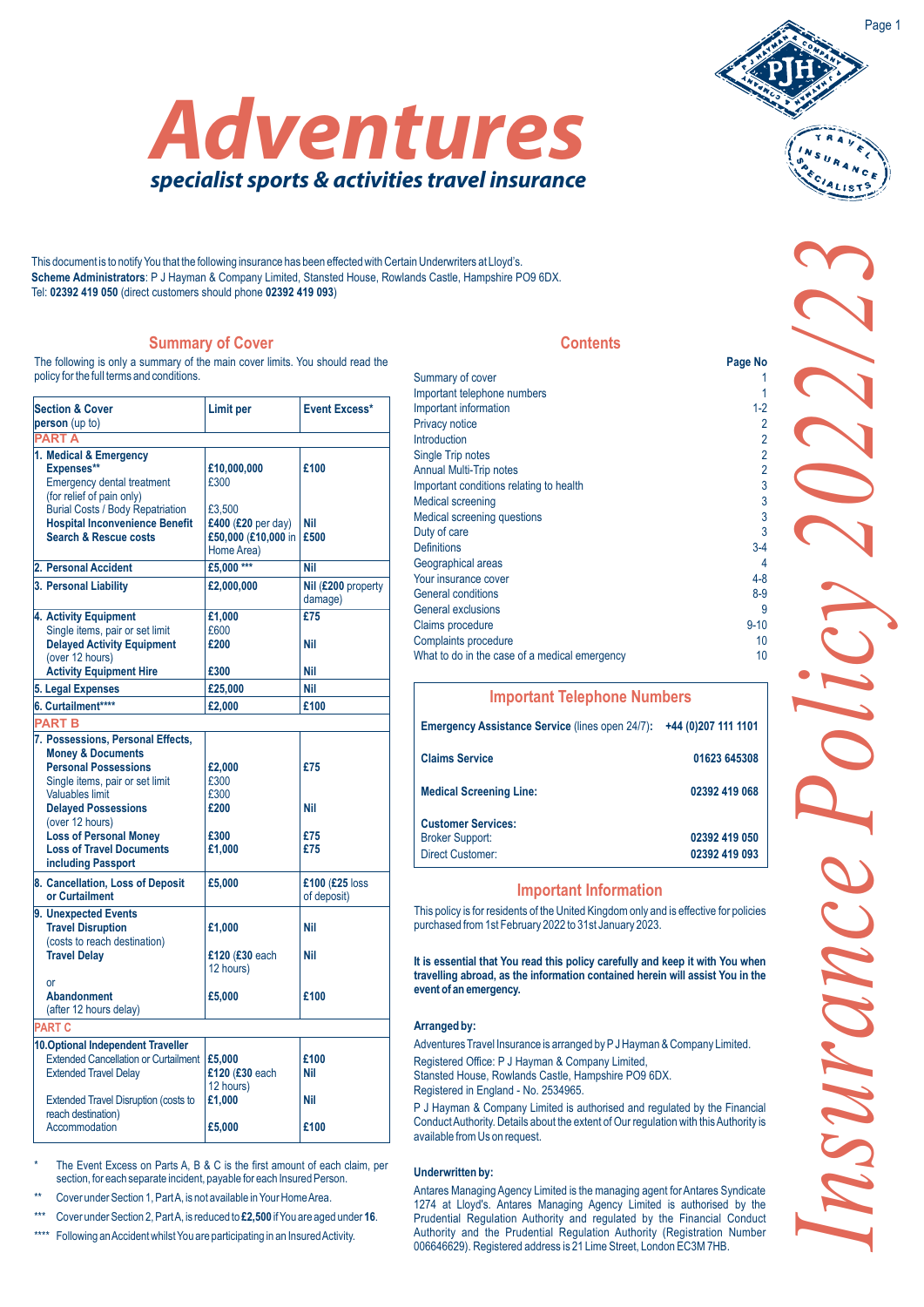**Cover** - We will, subject to the terms of the policy and confirmation of proof of payment of the appropriate insurance premium, pay the benefit described in respect of events occurring during the period of insurance. This policy gives full details of the cover, limits and exclusions applicable to the insurance. It should be read in conjunction with the Schedule that states the persons covered and the basis of cover. Together these documents form a Contract of Insurance.

**You are required to follow the safety guidelines for the activity concerned and where applicable You use the appropriate and recommended safety equipment. This would include the use of safety helmets, life jackets, safety goggles and protective clothing where appropriate.Please note that aGeneralExclusion of cover exists underYour policy with Us for claims arising directly or indirectly from Your "wilful act of self exposure to peril (exceptwhere it is to save human life)". This means that Wewill not pay Your claim if** You do not meet this policy condition.

**Financial Services Compensation Scheme (FSCS)**- Your insurer is covered by the Financial Services Compensation Scheme (FSCS). You may be entitled to compensation from the scheme, if We cannot meet Our obligations. This depends on the type of business and the circumstances of the claim. Most insurance contracts are covered for **90%**of the claim. You can get more information about compensation scheme arrangements from the FSCS, telephone number 0800 678 1100 or 020 7741 4100 or by visiting their website at www.fscs.org.uk

**Governing Law** - The parties to this contract are free to choose the applicable law. Unless specifically agreed to the contrary this insurance shall be subject exclusively to the law and jurisdiction of the courts of England and Wales.

**Money Back Guarantee ("Cooling off" Period)** - Please read the policy carefully. If the Insurance does not meet Your requirements please return it within **14** days of the date of issue or receiving the policy, whichever is later. Provided that You have not commenced Your Trip, no claim is intended or has been made, Your premium will be refunded in full. Thereafter You may cancel the policy at any time, however no refund of premium is payable.

# **Privacy Notice**

#### **Who We are**

We are each the Lloyd's underwriter(s) and PJ Hayman & Company Limited as identified in the contract of insurance and/or the Schedule. We are each Data Controllers in respect of Your personal information.

## **Basic information**

We collect and use relevant information about You to provide You with Your insurance cover or the insurance cover that benefits You and to meet Our legal obligations. This information includes details such as Your name, address and contact details and any other information that We collect about You in connection with the insurance cover from which You benefit. This information may include more sensitive details such as information about Your health.

In certain circumstances, We may need Your consent to process certain categories of information about You (including sensitive details such as information about Your health). Where We need Your consent, We will ask You for it separately. You do not have to give Your consent and You may withdraw Your consent at any time. However, if You do not give Your consent, or You withdraw Your consent, this may affect Our ability to provide the insurance cover from which You benefit and may prevent Us from providing cover for You or handling Your claims.

The way insurance works means that Your information may be shared with, and used by a number of third parties in the insurance sector for example, insurers, agents or brokers, reinsurers, loss adjusters, sub-contractors, regulators, law enforcement agencies, fraud and crime prevention and detection agencies and compulsory insurance databases. We will only disclose Your personal information in connection with the insurance cover that We provide and to the extent required or permitted by law. We will never sell any personal information You provide Us.

### **Other people's details You provide to Us**

Where You provide Us or Your agent or broker with details about other people, You must provide this notice to them.

#### **Want more details?**

For more information about how We use Your personal information please see Our full privacy notice(s), which is available online on Our website or in other formats on request.

## Website:**www.antaresunderwriting.com**

## Website: **www.pjhayman.com/documents/PJH\_Privacy\_policy.pdf**

## **Contact details**

You have rights in relation to the information We hold about You, including the right to access Your information. If You wish to exercise Your rights, discuss how We use Your information or request a copy of Our full privacy notice(s), please contact Us at:

### • **For Antares Managing Agency Ltd**

Post: Data Protection Officer, 21 Lime Street, London EC3M 7HB Email: Compliance2@qicglobal.com Phone: +44 (0) 20 7959 1900

#### • **For P J Hayman & Company Limited**

Post: Data Protection Officer, Stansted House, Rowlands Castle, Hampshire PO9 6DX Email: Customerservices@pjhayman.com

# **Introduction**

#### **This is Your Travel Insurance**

Please read this document carefully, including the Schedule, to ensure that You have the cover You require. If You have any queries, please contact the issuing Agent / Broker or P J Hayman & Company Ltd on **02392 419 050** (direct customers should phone **02392 419 093**).

**If Your health changes** - If Your health changes after the time of taking out Your insurance, or at the time of making arrangements to travel in the case of an Annual Multi-Trip insurance, and before the commencement date of Your Trip. You must tell Us by calling the Medical Screening Line on **02392 419 068** so that We can tell You if the change in health will affect Your insurance and if cover can continue for further Trips You may wish to book. If You are not sure whether something is relevant You must tell Us anyway.

**Extension of Cover** - If in the event of circumstances beyond Your control You are unable to complete the Trip before the expiry of this policy, the cover will be automatically extended without additional premium for the additional days necessary for You to complete the Trip up to a maximum of **60** days.

# **Reciprocal Health Arrangements**

**EU, EEAor Switzerland** - if You are travelling to countries within the European Union (EU), the European Economic Area (EEA) or Switzerland You can use a valid European Health Insurance Card (EHIC). This will entitle You to benefits from the reciprocal health care arrangements which exist between countries within the EU/EEAor Switzerland and the United Kingdom. Your EHIC will be honoured for the remainder of its validity.

From 04th January 2021, if You do not have a valid EHIC You will need to apply for a Global Health Insurance Card (GHIC) and can apply by a postal application from Your local Post Office or online through www.dh.gov.uk/travellers or by telephoning 0845 606 2030. Please note that the GHIC will no longer provide reciprocal health care arrangements in Iceland, Liechtenstein, Norway and Switzerland.

If We agree to pay for a medical expense which has been reduced because You have used either an EHIC, GHIC or private health insurance, We will not apply the deduction of the Event Excess under Section 1 - Medical & Emergency Expenses.

**Medicare - Australia** - if You are travelling to Australia You can enrol in Medicare which will entitle You to subsidised hospital treatments and medicines. You can do this by contacting a local Medicare office in Australia. All claims for refunds under the Medicare scheme must be made before You leave Australia. For more information on Medicare visit: **www.medicareaustralia.gov.au** or email: **medicare@medicareaustralia.gov.au**

**Private Medical Treatment** - There is no cover under this policy for in-patient medical & treatment expenses incurred in a private hospital, unless specifically authorised by Our Emergency Assistance Service.

**Special Notice** - This is not a private medical insurance policy and only gives cover in the event of an accident or sudden illness that requires emergency treatment whilst abroad. In the event of any medical treatment becoming necessary which results in a claim under this insurance, the Insured Person will be expected to allow Us, or Our representatives, unrestricted and reasonable access to all their medical records and information.

**Pregnancy** - This policy does not intend to cover the normal costs or losses otherwise associated with pregnancy (including multiple pregnancy) or childbirth. This policy will, however, cover You should complications arise with Your pregnancy which fall within the definition of Complications of Pregnancy and Childbirth which occurs during Your period of insurance.

#### **Period of Insurance**

- If Annual Multi-Trip cover is selected: the period for which We have accepted the premium as stated in the Schedule. During this period any Trip not exceeding **60** days is covered. There is no cover offered by Your policy whatsoever for a Trip which is longer than **60** days. This would include not covering You, regardless of Your incident date, for any claim that relates to a booked Trip that is longer than **60** days in duration. Under these policies, cover under the Cancellation section, shall be operative from the original issue date stated in Your Schedule or at the time of booking a Trip and terminates on commencement of a Trip or the expiry date as shown on Your Schedule.
- If Single Trip cover is selected: the period of the Trip and terminating upon its completion, but not in any case exceeding the period shown in Your Schedule. Under these policies cover under the Cancellation section, shall be operative from the date You pay Your premium and terminates on the commencement of Your Trip.
- For all other sections of the policy, whichever cover is selected, the insurance commences when You leave Your Home in the United Kingdom to commence Your Trip and terminates at the time of Your return to Your Home on completion of Your Trip.

**Greenland** - If You are booked or plan to travel to Greenland, please note that specific conditions of cover exist in Your insurance contract with Us. These conditions are:

- 1. Under Section 1 Medical & Emergency Expenses no cover exists for Search & Rescue costs.
- 2. Cover under all other sections (as shown on Your schedule) is only applicable if You have purchased a specific Search & Rescue insurance policy from an insurance provider within Greenland.

**Expiry of Your insurance** - If You have Annual Multi-Trip cover, You will be contacted in writing at least 21 days prior to the expiry of the period of insurance, as shown on Your Schedule/Booking Confirmation.

# **Single Trip Notes**

At the time of taking out this insurance You must be aged **69** years or under. The maximum duration under Single Trip is **6** months (limited to **3** months for ages **65-69** years) continuous cover.

In the event of early return (including Curtailment), the policy shall become void on the Insured Persons arrival Home.

# **Annual Multi-Trip Notes**

At the time of taking out this insurance You must be aged **69** years or under. You may take any number of Trips during the period of insurance but the maximum duration for any one Trip should not exceed **60** days.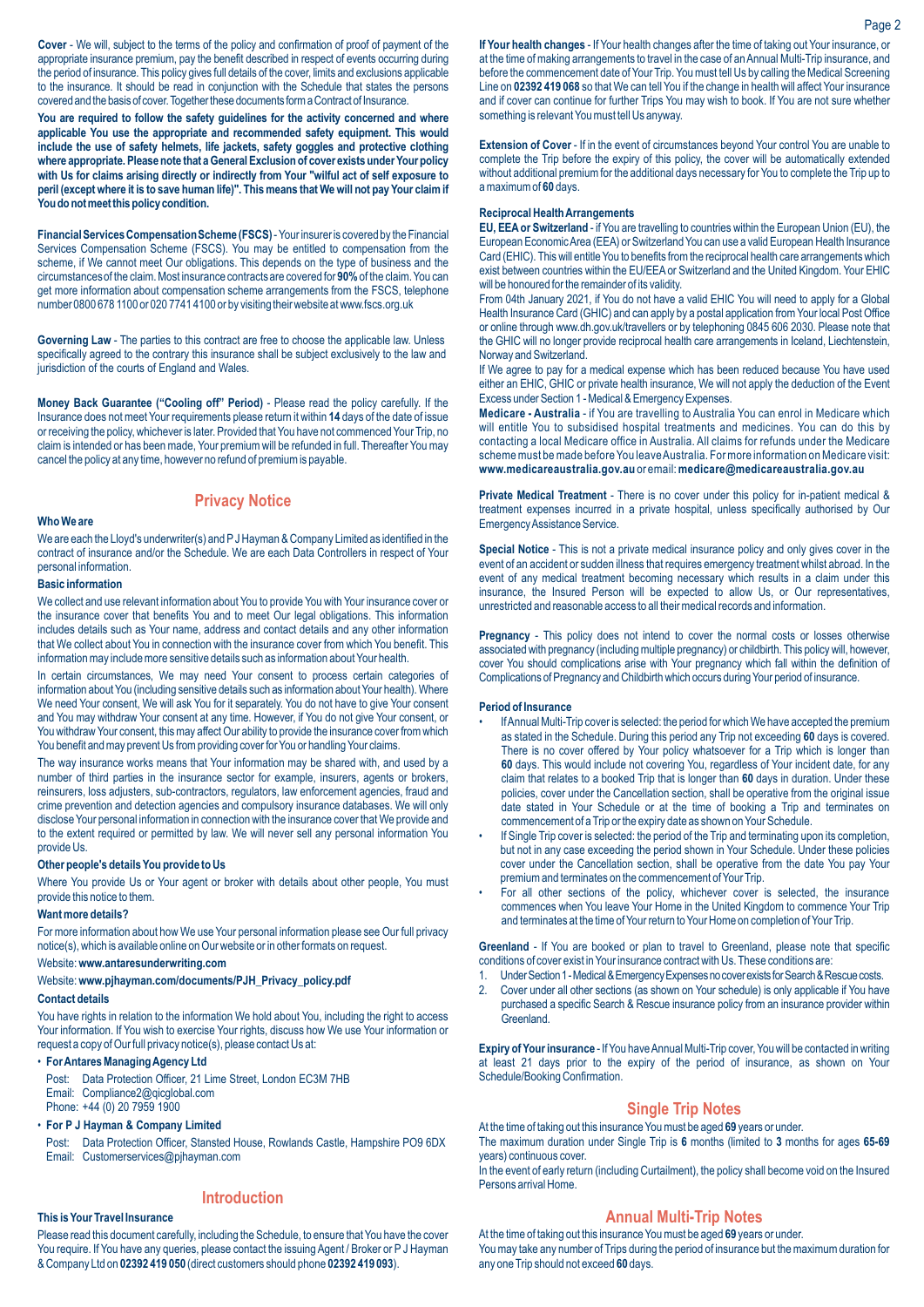# **Important Conditions Relating to Health**

#### **You will NOT be covered:**

- 1. For any Trip where at the time of taking out this insurance, (and in the case of Annual Multi-Trip at the time of booking each Trip), the person whose condition gives rise to a claim:
	- a) is waiting for an operation, hospital consultation (other than for regular check-ups for a stable, well controlled condition) or other hospital treatment or investigations, or are awaiting the results of any tests or investigations; or
	- b) has been diagnosed as having a terminal condition; or
	- c) is travelling against medical advice or for the purpose of obtaining treatment; or
	- d) is suffering from anxiety, stress, depression or any other mental or nervous disorder.

**Note:** The above exclusion applies not only to You, but also to Close Relatives or other nontravellers on whom the Trip depends.

2. For any Trip where at the time of taking out this insurance (and in the case of Annual Multi-Trip at the time of booking each Trip) You answer 'YES' to any of the 'Medical Screening Questions'and fail to contact the Medical Screening Line.

**Note:** If Your Trip is within the United Kingdom You do not need to contact Us.

**You must take care to answer all questions honestly and to the best of Your knowledge and not to make a misrepresentation of the facts of Your state of health. If You fail to do this, We may at Our option cancel the policy or refuse to deal with Your claim or reduce the amount of any claim payment.** 

**Please refer to the section headed 'Duty of Care'.**

# **Medical Screening**

If You need to telephone the Medical Screening Line, (see below for details) You will be asked simple questions about Your medical condition, medication, trips to the doctors, and other related matters.

If, as a consequence of Your call, We wish to impose special terms, such as an additional premium or higher policy Event Excess, these will be advised to You immediately and confirmed in writing.

You will also be advised of a medical screening reference, which You should keep a record of.

Telephone the Medical Screening Line on **02392 419 068** between the hours of 8.00am and 6.00pm Monday to Friday, closed Bank Holidays, to confirm acceptability of cover (please note Mondays are normally very busy, You may prefer to call at other times).

We may wish to impose special terms, such as an additional premium.

# **Medical Screening Questions**

*Important - not applicable if Your Trip is within the United Kingdom*



# **Duty of Care**

You must take care to answer all questions honestly and to the best of Your knowledge and not to make a misrepresentation of the facts that could influence Us in accepting Your insurance. This includes Your destination, duration, age, planned activities and state of health of all travellers on this policy or on whom Your Trip depends. If You are in any doubt, You should contact Us on **02392 419 050** (direct customers should phone **02392 419 093**). If You fail to answer all questions honestly, We may at Our option cancel the policy or refuse to deal with Your claim or reduce the amount of any claim payment.

## **Definitions**

The following definitions apply to this policy. They have the same meaning wherever they appear. For ease of reading the definitions will start with a capital letter.

#### **You / Your / Insured Person**

Any person named on the Schedule / Booking Confirmation who is registered with a Medical Practitioner and permanently residing in the United Kingdom.

# **We / Our / Us**

Antares Syndicate 1274 at Lloyd's.

#### **Accident / Accidental**

A sudden, unexpected, unusual, specific, violent, external event, which occurs at a single identical time and place and independently of all other causes, resulting directly, immediately and solely in physical bodily injury which results in a loss.

#### **Activity Equipment**

Specialist equipment belonging to You or for which You have legal responsibility (including Ski Equipment) which is specifically used for the Insured Activity.

Note: this does not include items of clothing and helmets which are covered under Personal Possessions.

#### **Cancellation**

Unused and irrecoverable travel, car hire, excursions, pre-paid activity course fees and accommodation expenses paid or contracted to be paid by You in respect of Your Trip.

## **Claims Procedure**

Instructions shown in this policy that You must follow in the event of a claim.

# **Close Business Colleague**

Any person in the same employment and having the same employer as You within Your Home Area, whose absence from work for one or more complete days at the same time as You, prevents the proper continuation of that business.

## **Close Relative**

Mother, father, sister, brother, wife, husband, civil partner, partner (who has co-habited for at least **6**months), son, daughter (including fostered / adopted), grandparent, grandchild, parentin-law, son-in-law, daughter-in-law, sister-in-law, brother-in-law, step parent, step child, step brother, step sister, or legal guardian.

#### **Complications of Pregnancy and Childbirth**

Toxaemia, gestational hypertension, pre-eclampsia, ectopic pregnancy, hydatidiform mole, (molar pregnancy), post partum haemorrhage, retained placenta membrane, placental abruption, hyperemesis gravidarum, placenta praevia, stillbirths, miscarriage, medically necessary emergency Caesarean section, medical necessary termination and premature births. This definition is only applicable if the complication occursmore than **8**weeks (or **16**weeks in the case of a known multiple pregnancy) prior to the expected delivery date.

#### **Computer System**

Any computer, hardware, software, communications system, electronic device (including, but not limited to, smart phone, laptop, tablet, wearable device), server, cloud or microcontroller including any similar system or any configuration of the aforementioned and including any associated input, output, data storage device, networking equipment or back up facility, owned or operated by the Insured Person/You or any other party.

#### **Curtailment/Curtail**

- a) abandoning or cutting short the Trip by direct early return to Your Home, in which case claims will be calculated from the day You returned to Your Home and based on the number of complete days of Your Trip that You have not used; or
- b) by attending hospital overseas as an in-patient for a period in excess of **48** hours. Claims will be calculated from the date You were admitted to hospital and based on the number of complete days for which You were hospitalised.

All refunds exclude costs attributable to the outward and return travel tickets whether used or unused.

#### **Cyber Act**

An unauthorised, malicious or criminal act or series of related unauthorised, malicious or criminal acts, regardless of time and place, or the threat or hoax thereof involving access to, processing of, use of or operation of any Computer System.

## **Cyber Incident**

Any error or omission or series of related errors or omissions involving access to, processing of, use of or operation of any Computer System or any partial or total unavailability or failure or series of related partial or total unavailability or failures to access, process, use or operate any Computer System.

# **Departure Point**

The airport, international rail terminal or seaport where You commence Your Trip at the start or final part of Your Trip.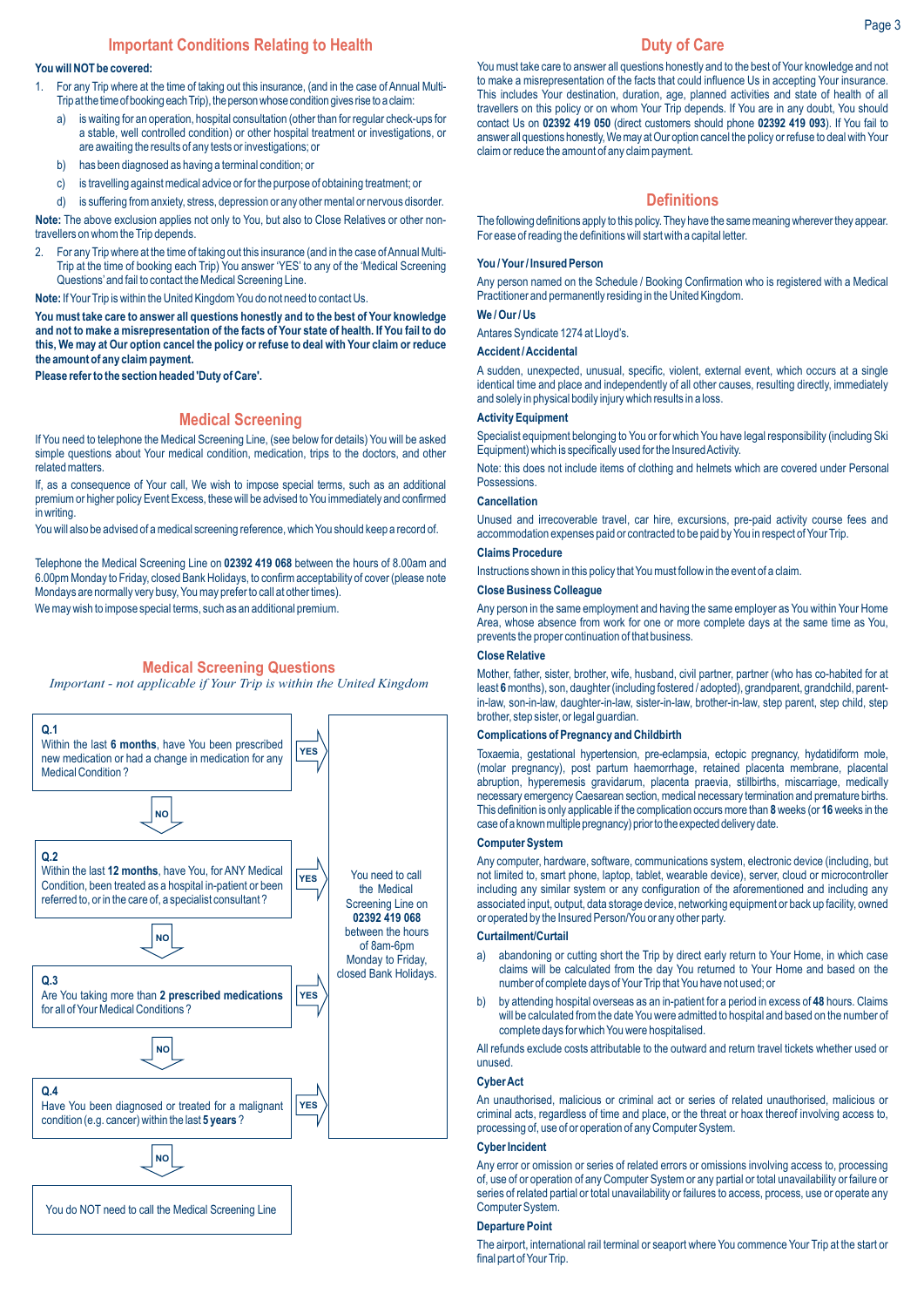### **Event Excess**

The first amount of each claim, per section, for each separate incident, payable for each Insured Person.

This is **£75** per person (**£100** under Section 1 - Medical & Emergency Expenses, Section 6 - Curtailment, Section 8 - Cancellation & Curtailment, Section 9 - Unexpected Events - B2 Abandonment only and Section 10 - Independent Traveller).

Under Part F of Section 1 (Medical & Emergency Expenses) You will be responsible for the first **£500** of each and every claim for Search & Rescue costs.

Under Section 3 - Personal Liability You will be responsible for the first **£200** of each claim (in respect of property damage only).

(Higher excesses may apply under certain sections of the policy as a result of Medical Screening). **Expense/Expenses**

Costs agreed by Us or Our Emergency Assistance Service that You could become responsible for such as, emergency medical costs or legal Expenses.

#### **Family**

A husband/wife/civil partner or partner aged **64** years or under at the time of purchase of the policy (who have co-habited for at least **6** months), plus their unmarried, dependent children (including fostered or adopted), all aged under **18** years at the time of purchase of the policy. Independent travel allowed by the adults, but not the children.

# **General Exclusions**

Circumstances which are not covered by this policy (page 9).

## **Hazardous Activity**

Any dangerous or Hazardous Activity or occupation representing an increased risk of physical injury or stress, including but not limited to manual work abroad, mountaineering, parachuting, white water rafting, yachting outside coastal waters, unless declared to and accepted by the Scheme Administrators, prior to the date of travel.

## **Home**

Your normal place of residence in the United Kingdom.

#### **Home Area**

United Kingdom.

# **Insured Activity**

The activity (activities) as notified to the Scheme Administrators or shown on the Schedule of Insurance and for which the appropriate premium has been paid.

Note: You must act in a reasonable manner and adhere to the rules set out by the governing body of the activity, and use all recommended safety equipment or protective clothing.

# **Medical Practitioner**

A registered practising member of the medical profession who is not related to You or any person with whom You are travelling.

# **Money**

Cash or bank or currency notes, cheques, postal and Money orders, current postage stamps (excluding stamp collections), ski passes, travellers' cheques, coupons or vouchers which have a monetary value (excluding lottery tickets).

#### **Personal Possessions**

Items owned entirely by You including Your luggage and their contents, articles You are wearing or carrying with You including Your Valuables but excluding Activity Equipment.

# **Public Transport**

Any publicly licensed aircraft, sea vessel, train or coach on which You are booked to travel. **Redundancy/Redundant**

Means You becoming unemployed under the Protection of Employment Act. You must have been given a notice of Redundancy and be receiving payment under the current Redundancy Payments legislation.

The following are not included in the definition:

- Any employment which has not been continuous and with the same employer for at least **2** years
- any employment which is not on a permanent basis
- any employment which is on a short term, fixed contract
- any instance where You have reason to believe that You would be made Redundant at the time of booking Your Trip or purchasing this insurance policy.

#### **Schedule/Booking Confirmation**

The Schedule/Booking Confirmation is part of the policy. It will show details of You, the period of insurance and the cover You have opted for.

#### **Scheme Administrators**

P J Hayman & Company Limited; Stansted House, Rowlands Castle, Hampshire PO9 6DX. Telephone for cover queries: **02392 419 050** (direct customers should phone **02392 419 093**).

# **Ski Equipment**

Skis, snowboards, ski boots, ski bindings and ski sticks.

#### **Travel Documents**

Driving licence, passport, travel tickets, travel passes, ski passes, all of which are owned by You. **Terrorism/Terrorist Activity**

An act, including but not limited to the use of force or violence and / or the threat thereof, of any person or group(s) of persons, whether acting alone or on behalf of or in connection with any organisations or governments, committed for political, religious, ideological or similar purposes including the intention to influence any government and / or to put the public, or any section of the public, in fear.

#### **Trip/Trips**

Aholiday or journey that begins when You leave Home and ends on Your return Home or, in the case of repatriation on medical grounds, to a hospital or nursing home in Your Home Area. Note: A Trip must involve pre-booked accommodation or travel unless it is a "one-off" event taking place on a single day.

#### **Unattended**

When You cannot see or are not close enough to Your baggage, Money, Valuables, property or vehicle to stop it being damaged or stolen.

# **Valuables**

Jewellery, gold, silver, precious metal(s), precious or semiprecious stone articles, watches, telescopes, items made of leather (including designer footwear, handbags or purses), binoculars, sunglasses, reading/prescription glasses, furs, cameras, camcorders, photographic audio video computer television or telecommunications equipment (including mobile phones, mobile phone accessories, smart phones, personal digital assistant(s), blackberries, iPods, iPads, laptops, tablets, personal organiser's, notebooks, netbooks, kindles, eBooks, eReaders, CD's, DVD's, memory cards, speakers, headphones, Nintendo DS, games console, computer games and associated equipment).

# **United Kingdom/UK**

England, Scotland, Wales, Northern Ireland, Channel Islands and the Isle of Man.

#### **Geographical Areas**

- **Area 1** United Kingdom (excluding Channel Islands & Isle of Man)
- **Area 2** The continent of Europe (West of the Ural Mountains), the Channel Islands, the Isle of Man, the Republic of Ireland, Madeira, Iceland, the Canary Islands, the Azores, countries with a Mediterranean coastline but excluding Israel, Syria and Lebanon
- **Area 3** Worldwide excluding USA/ Canada / Caribbean
- **Area 4** Worldwide including USA/ Canada / Caribbean

# **PART A**

# **SECTIONS 1, 2, 3, 4, 5 AND 6**

# **Section 1: Medical & Emergency Expenses**

## **What You are covered for**

| Overall limit: (per person) | £10,000,000               |
|-----------------------------|---------------------------|
| <b>Part E</b>               | £20 per day, up to $£400$ |
| <b>Part F</b>               | £50,000                   |

If You become unexpectedly ill or are injured outside Your Home Area, We will pay up to the amount shown above (for each Insured Person) in respect of:

- A) reasonable and necessary emergency medical treatment expenses, ambulance charges and similar costs, hospital fees and emergency dental treatment costs (up to **£300** for the immediate relief of pain to Your natural teeth only), additional accommodation (room only) and repatriation expenses necessarily incurred and payable until such time as, when in the opinion of the doctor in attendance and Our medical advisers, You are fit to travel;
- B) necessary travel and accommodation (room only) expenses of one relative or friend, or a qualified nurse who in the opinion of the doctor in attendance and Our medical advisers is needed to accompany You, because of Your disability;
- additional return Home Expenses necessarily incurred by You resulting from the death, sudden illness or injury of Your spouse or other Close Relative not travelling with You;
- D) i. up to **£3,500** for the transfer of Your body or ashes in the event of death, to Your Home (butexcludingfuneral andinternmentexpenses);*or*
	- ii. up to **£3,500** towards the cost of burial or cremation expenses in the country, (outside Your normal Home Area), where death occurs;
- E) a hospital inconvenience benefit (up to the amount shown above) in the event of You being admitted to hospital abroad as an in-patient due to Accidental bodily injury or illness sustained abroad during the period of Your Trip;
- F) any necessary costs You incur from a specialist local rescue organisation for search, rescue and emergency transfer to a hospital, up to **£50,000** (**£10,000** within Your Home Area) in the event of an Accident whilst You are participating in an Insured Activity, provided You have paid the additional premium for that Insured Activity and this is shown on Your Schedule / Booking Confirmation. Search and Rescue costs are covered for a period not exceeding **72** hours from the time at which assistance is first summoned.

#### **Special conditions relating to claims**

- 1. You must give notice as soon as possible to Our Emergency Assistance Service or Us of any bodily injury or illness which necessitates Your admittance to hospital as an in-patient or before any arrangements are made for Your repatriation.
- 2. You must contact Our Emergency Assistance Service prior to incurring any medical or treatment costs for in-patient treatment in a private hospital. There is no cover under this policy for expenses incurred without Our prior approval.
- We may instruct You to return Home if Our medical advisors and the doctors treating You decide that You can safely return Home. If You refuse to be repatriated all cover under the policy will cease.
- 4. You must provide details to Us of any other travel insurance or private medical insurance policy that also provides cover during this particular Trip.

#### **What You are not covered for**

#### 1. Anything in the General Exclusions.

- 2. The Event Excess other than in respect of Part E hospital inconvenience benefit, where no excess will apply and Part F - Search and Emergency Rescue costs where You will be responsible for the first **£500** of each and every claim each Insured Person.
- 3. In-patient treatment which has not been notified to and agreed by Us or Our Emergency Assistance Service.
- 4. Outpatient treatment and additional related expenses unless they have been agreed by Us or Our Emergency Assistance Service.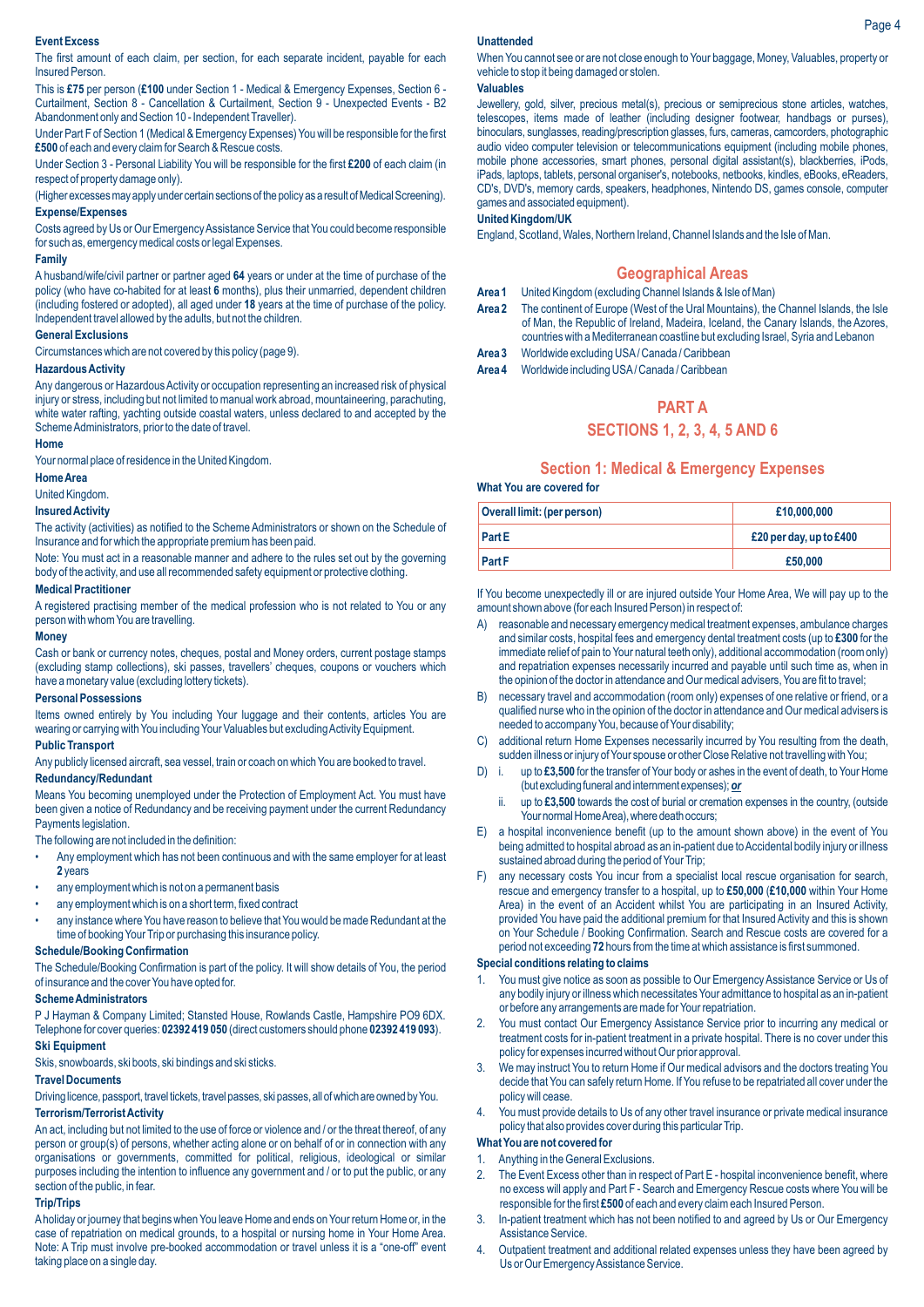- 5. Replenishing supplies of any medication You were using at the start of Your Trip.
- 6. Any expenses incurred within Your Home Area.
- 7. Any form of cosmetic surgery and / or treatment which in the opinion of a Medical Practitioner could reasonably be delayed until Your return Home.
- 8. Expenses incurred more than **12** months after the commencement date of the injury or illness.
- 9. Charges for private room accommodation.
- 10. Expenses incurred for in-patient treatment or private treatment not specifically authorised by Us or Our Emergency Assistance Service.
- 11. Ongoing treatment in existence at the time of travel which has not been agreed by Us in writing.
- 12. The cost of any elective treatment or surgery including exploratory tests, which are not directly related to the injury or illness which needed Your admittance into hospital.
- 13. Any expenses or costs after the date that the treating doctor together with Our Emergency Assistance Service have deemed that You are fit to travel.
- 14. Any expenses incurred as a result of a tropical disease where You have not taken the recommended inoculations.
- 15. Any expenses incurred as a result of You not adhering to the Medical Screening Questions on page 3 of this policy wording.
- 16. Any claim for pregnancy which falls outside of the definition of Complications of Pregnancy and Childbirth.

# **Section 2: Personal Accident**

# **What You are covered for**

| Overall limit: (per person) | £5,000 |
|-----------------------------|--------|
|-----------------------------|--------|

We will pay up to the amount shown above (for each Insured Person) for external Accidental bodily injury, which independently of any other cause results in:

A) death, or

- B) total and permanent loss of sight in one or both eyes or total loss by physical severance at or above the wrist or ankle or total and permanent loss of use of one or both hands, arms, legs or feet; or
- C) permanent and total disablement from engaging in paid employment or paid occupations of any and every kind whatsoever which has continued for **12** months from the date of injury and is without hope of improvement;
- all occurring within **12**months of the event happening.

The maximum amount of all benefits payable for one or more injuries sustained by You during the period of insurance shall not exceed the overall limit shown.

#### **What You are not covered for**

- 1. Anything in the General Exclusions.
- 2. Permanent total disablement benefit when You are no longer in full time employment.
- 3. More than **£2,500**when Your age is under **16** years.
- The contracting of any medical condition.
- 5. The injection or ingestion of any substance.
- 6. Any event which directly or indirectly exacerbates a previously existing physical bodily injury.

# **Section 3: Personal Liability**

## **What You are covered for**

| Overall limit: (per person) | £2,000,000 |
|-----------------------------|------------|
|                             |            |

We will pay up to the amount shown above (for each Insured Person) in respect of:

Your legal liability to a third party arising during the period of the Trip as a result of:

- a) Accidental injury to any person;
- b) Accidental loss of or damage to property.

In addition We will also pay legal costs and Expenses incurred, with Our written consent, subject to Our liability not exceeding the overall limit shown above, for all damages and costs payable arising out of one event or series of events consequent upon the original cause

#### **What You are not covered for**

- 1. Anything in the General Exclusions.
- 2. The first **£200** of each and every claim in respect of loss or damage to temporary holiday accommodation.
- 3. Bodily injury or disease to any person who, at the time of sustaining such injury, is engaged in Your service or to any member of Your family or anyone You are travelling with.
- 4. Damage to property belonging to, or in the care, custody or control of You or a member of Your family or a person in Your service.
- 5. Any liability arising out of or incidental to any profession, occupation, or business.
- 6. Any liability which has been assumed under contract and would not otherwise have attached.
- 7. Any liability arising out of ownership, possession, or operation of:
- a) any motorised or mechanically propelled or horse drawn vehicle;
- b) any aircraft, motorised or mechanically propelled watercraft or sailing vessel; c) any animal.
- 8. Any liability arising out of the ownership, occupation, possession, or use of any land or building (other than occupation only of any temporary residence).
- 9. Any liability arising out of the use of any firearms or weapons of any kind.
- 10. Any liability arising in respect of any wilful or criminal act or assault.
- 11. Any participant to participant liability.

# **Section 4: Activity Equipment**

## **What You are covered for**

| Part A: Activity Equipment (per person)<br>Single items, pair or set limit | £1.000<br>£600 |
|----------------------------------------------------------------------------|----------------|
| Part B: Delayed Equipment (per person)                                     | £200           |
| Part C: Equipment Hire (per person)                                        | £300           |

We will pay up to the amount shown above (for each Insured Person) in respect of:

- A) loss or damage to Your own Activity Equipment taken with You or purchased on Your Trip but subject to the limits as set out above in respect of single items, pairs or sets, loss of hired Activity Equipment which is Your responsibility;
- B) the hire of essential items if Your own Activity Equipment is misplaced, or stolen on Your outward journey for over **12** hours from the time You arrive at Your Trip destination;
- C) the hire of Activity Equipment if Your own is lost or damaged during Your Trip.

#### **Basis of claims settlement – Activity Equipment**

Claims will be assessed as a percentage of the original purchase price and the age of the Activity Equipment at the time of the loss as follows:

- Up to **1** year old 85% Up to **2** years old 70%
- Up to **3** years old 50% Up to **4** years old 25%
- Up to **5** years old 10% Over **5** years old Nil

#### **What You are not covered for**

- 1. Anything in the General Exclusions.
- 2. The Event Excess in respect of Part Aonly.
- 3. Expenses that You would have incurred during the normal course of Your Trip.
- 4. Loss or damage to any motorised mechanically propelled or horse drawn vehicle, any aircraft, motorised or mechanically propelled watercraft or sailing vessel.
- 5. Loss or theft in respect of which a written police report has not been obtained within **24** hours of discovery.
- 6. Any claim not supported by documentary evidence of value(s) and proof of ownership.
- 7. Loss or damage caused by normal wear and tear, moth, vermin, atmospheric conditions, gradual deterioration or electrical or mechanical breakdown.
- 8. Activity Equipment left Unattended away from Your Trip accommodation unless between 6.00am and 11.00pm local time and it is in the locked boot or covered hatchback of a motor vehicle where entry was gained by violent and forcible means.
- 9. Loss or damage arising from delay, confiscation or detention by customs or other authorities.
- 10. Property more specifically insured elsewhere.
- 11. Damaged Activity Equipment not available for Our inspection.
- 12. Clothing and helmets.

## **Section 5: Legal Expenses**

#### **What You are covered for**

| Overall limit: (per person) | £25,000 |
|-----------------------------|---------|
|-----------------------------|---------|

We will pay up to the amount shown above (for each Insured Person) in respect of legal costs and expenses incurred by You in pursuit of compensation and / or damages against a third party arising from or out of Your death or personal injury occurring during the period of the Trip.

# **Note:**

- A) We shall have complete control over the legal proceedings and the appointment and control of a lawyer.
- B) You must follow the legal representatives advice and provide any information and assistance required. Failure to do so will entitle Us to withdraw cover.
- C) We must have access to any and / or all the legal representatives file of papers.
- D) We may include a claim for Our costs and Expenses.
- E) Failure by You to comply with all or any of these conditions will entitle Us to render the Legal Expenses aspect of this insurance void and thereby withdraw cover.

# **What You are not covered for**

- 1. Anything in the General Exclusions.
- 2. Costs and Expenses to pursue a claim against Us, Our agents, any other person insured under this policy, any person with whom You had arranged to travel, any carrier, any airline or any travel agent or tour operator.
- 3. Costs and expenses incurred prior to the granting of support by Us. We reserve the right to withdraw at any stage and shall not then be liable for any further expenses.
- 4. Where the claim has been reported more than **180** days after the commencement of the incident giving rise to a claim.
- 5. Where the laws, practices and / or financial regulations of the country in which the proposed action will take place indicate that the costs of such action are likely to be reasonably greater than the anticipated value of the compensation award.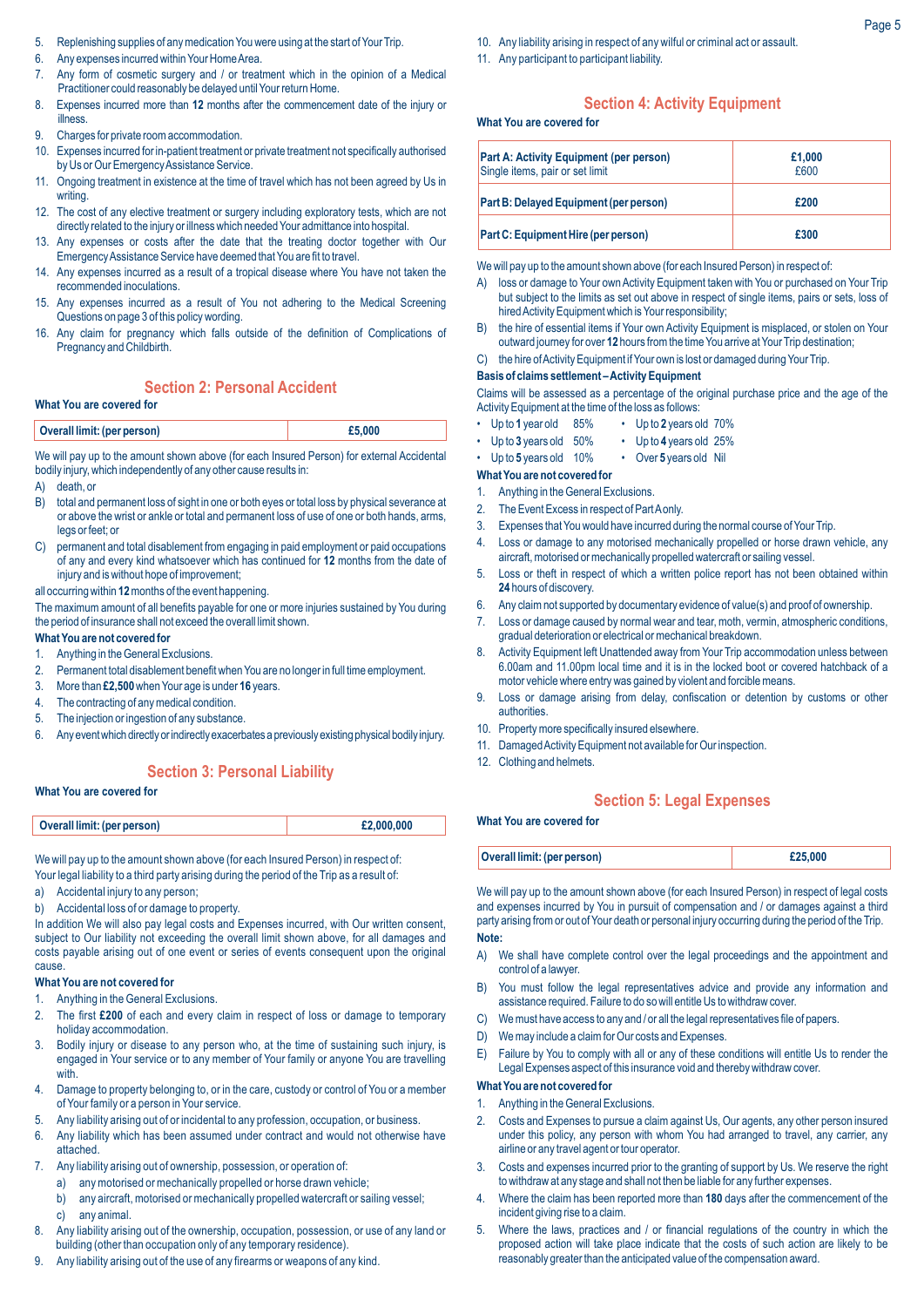- 6. Where You are insured for legal expenses under any other insurance policy.
- 7. Where, in Our opinion, there is insufficient prospect of success in obtaining a reasonable benefit.
- 8. Any claim emerging from the pursuance to a contingent fee agreement between You and Your council.
- 9. Any claim for travel and accommodation expenses, which You have incurred whilst pursuing legal action.
- 10. Any claim arising from You pursuing legal proceedings as part of or on behalf of a group or organisation.
- 11. Any claim for legal costs where You are pursuing legal action relating directly or indirectly to medical negligence or alleged medical negligence.
- 12. Any claim against Your family or travelling companions.

## **Note:**

- i. We will not be liable for any claim where legal costs and Expenses are based directly or indirectly on the amount of an award.
- This insurance will not extend to covering You in pursuit of any appeal except at Our sole discretion.
- iii. Where there is a possibility of a claim being brought in more than one country We will not be liable for the costs if an action is brought in more than one country.

## **Section 6: Curtailment**

**NOTE: cover under this section only applies whilst You are participating in an Insured Activity, as shown on the Schedule / Booking Confirmation.**

### **What You are covered for**

We will pay up to the amount shown above (for each Insured Person) in respect of travel and accommodation costs which You have paid or are contracted to pay and which You cannot recover from any other source if Your Trip is necessarily and unavoidably Curtailed following an Accident whilst You are participating in an Insured Activity, provided You have paid the additional premium for that Insured Activity and this is shown on Your Schedule/Booking Confirmation.

# **Special Conditions relating to claims**

You must obtain a medical certificate from a Medical Practitioner and prior approval of Our Emergency Assistance Service to confirm the necessity to return Home prior to Curtailment of the Trip due to Your Accident.

# **What You are not covered for**

- 1. Anything in the General Exclusions.
- 2. The Event Excess.
- 3. Increased charges due to Your failure to notify the travel agent, tour operator or travel/ accommodation provider immediately it is found necessary to Curtail Your Trip.
- 4. Government regulation or restriction.
- 5. Your loss of enjoyment of the Trip, however caused.
- 6. The omission or default of the provider of transport or accommodation or of an agent through whom the travel arrangements were made.
- 7. Failure to obtain the necessary passport, visa or permit required for Your journey.
- 8. Curtailment claims are limited to the lost proportion (each complete night) of Your accommodation costs, which You have not used following Curtailment of Your Trip for the reasons as stated above.
- 9. Failure to obtain the recommended vaccines, inoculations or medications prior to Your Trip.
- Any expenses incurred as a result of You not adhering to the Medical Screening Questions on page 3 of this policy wording.
- 11. Any claim for pregnancy which falls outside of the definition of Complications of Pregnancy and Childbirth.
- 12. Any loss, damage, liability, cost or expense arising directly or indirectly out of a Cyber Act or Cyber Incident.

# **PART B**

# **SECTIONS 7, 8, AND 9**

*(only operative if indicated in the Schedule/Booking Confirmation)*

# **Section 7: Possessions,**

**Personal Effects, Money and Documents**

#### **What You are covered for**

| Part A: Personal Possessions (per person) | £2,000 |
|-------------------------------------------|--------|
| Single items, pair or set limit           | £300   |
| <b>Valuables limit</b>                    | £300   |
| Part B: Delayed Possessions (per person)  | £200   |
| Part C: Personal Money (per person)       | £300   |
| Part D: Travel Documents (per person)     | £1.000 |

We will pay up to the amount shown above (for each Insured Person) in respect of:

A) loss, theft or damage to Your Personal Possessions taken with You or purchased on Your Trip but subject to the limits as set out above in respect of: Valuables, single items, pairs or sets and sports equipment (excluding Activity Equipment which is covered under Section 4);

- B) the purchase of essential items if Your Personal Possessions are misplaced or stolen on Your outward journey for over **12** hours from the time You arrived at Your final destination (Note: the amount payable will be deducted from the final claim settlement if Your Personal Possessions are permanently lost);
- C) loss or theft of Your personal Money;
- D) loss or theft of Your Travel Documents (including passport) and, if necessary, additional travel and accommodation (room only) expenses.

## **Basis of settlement - Part Aof this section**

If the damaged item is beyond economical repair it will be treated as lost. If an original purchase receipt or valuation is provided We will pay the replacement cost (subject to the limits set out above applying), otherwise We will assess the claim based on the intrinsic value at the time of loss, making allowance for age, and depreciation.

**Note:** This does not apply to items of clothing and footwear, where claims settlements will be based on the value at time of loss, less an allowance for age and depreciation.

# **What You are not covered for**

- 1. Anything in the General Exclusions. 2. The Event Excess other than in respect of Part B where no Event Excess will apply.
- 3. Breakage or damage to:
	- i) fragile articles, paintings, works of art, sculptures, musical instruments, household goods;
	- ii) audio, video, computer, television and telecommunications equipment, mobile phones, Satellite Navigation Equipment unless the breakage or damage is caused by fire, theft or in an Accident to the vehicle in which they are being carried.
- 4. Contact or corneal lenses, dentures.
- 5. Perishable goods, bottles, cartons and any damage caused by them or their contents.
- 6. Any loss of Personal Possessions due to atmospheric or climatic conditions, wear, tear depreciation, moth or vermin, cleaning, restoring, repairing, mechanical or electrical breakdown.
- 7. Any damage to suitcases unless they are rendered unusable in the opinion of a luggage supplier / repairer.
- 8. Personal Possessions left Unattended away from Your Trip accommodation unless between 6.00am and 11.00pm local time in the locked boot or covered hatchback of a motor vehicle where entry was gained by violent and forcible means.
- 9. Any loss of personal Money due to depreciation in value, currency changes or shortage caused by any error or omission.
- 10. Valuables or Money carried in any Unattended suitcases, trunks or similar containers.
- 11. Unattended Valuables and personal Money unless locked in a safe or safety deposit box or left in Your locked (doors and all windows) Trip accommodation.
- 12. Loss or theft of travellers' cheques where the issuer provides a replacement service.
- 13. Loss or damage arising from delay, confiscation or detention by customs or other **authorities**
- 14. Loss or theft in respect of which a written police report has not been obtained within **24** hours of discovery.
- 15. Property more specifically insured elsewhere.
- 16. Your failure to exercise reasonable care for the safety of Your property as if uninsured.
- 17. Loss or damage to household goods and home contents.
- 18. Claims arising with respect to any shipments made under a Bill of Lading.
- 19. Any claim if the loss, damage or theft occurs during a journey or whilst in the custody of an airline or other carrier, and You have not notified the carrier or their handling agent of the incident and obtained an official report or a property irregularity report (PIR).

# **Section 8: Cancellation, Loss of Deposit or Curtailment**

#### **What You are covered for**

| Overall limit: (per person) | £5,000 |
|-----------------------------|--------|
|-----------------------------|--------|

We will pay up to the amount shown above (for each Insured Person) in respect of travel and accommodation costs and pre-paid activity course fees, which You have paid or are contracted to pay and which You cannot recover from any other source if Your Trip is necessarily and unavoidably cancelled or Curtailed as a result of any of the following events occurring:

- 1. The death, bodily injury or illness of:
	- a) You;
	- b) any person with whom You are travelling or have arranged to travel with;
	- c) any person with whom You have arranged to reside temporarily;
	- d) any Close Relative residing in the United Kingdom;
	- e) a Close Business Colleague.
- 2. Jury service attendance solely as witness at a Court of Law of You, or persons with whom You are travelling or had arranged to travel with.
- 3. Redundancy (which qualifies for payment under current United Kingdom Redundancy payment legislation and at the time of booking the Trip there was no reason to believe anyone would be made Redundant) of You, any person with whom You are travelling or had arranged to travel with.
- 4. The withdrawal of leave for members of the Armed Forces, Police, Fire, Nursing or Ambulance Services or employees of a government department provided that such Cancellation or Curtailment could not reasonably have been expected at the time of purchasing this insurance or in the case of an Annual Multi-Trip policy at the time of booking Your Trip.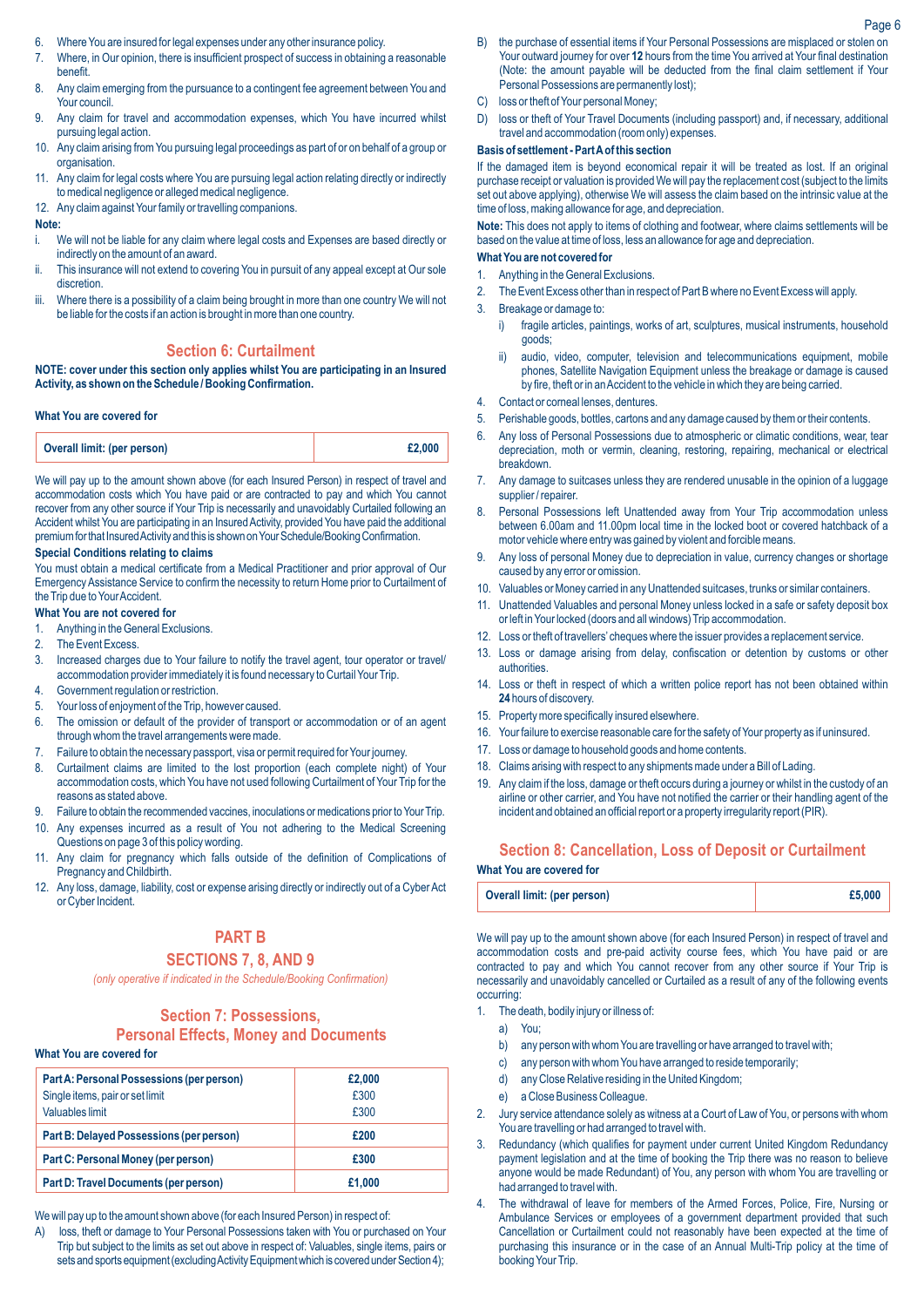- 5. The Police requesting You to remain at or return to Your Home due to serious damage to Your Home caused by fire, aircraft, explosion, storm, flood, subsidence, malicious persons or theft.
- 6. Closure of air space directly attributable to volcanic eruption.
- 7. If, within 14 days of Your scheduled departure for the Trip or while You are on the Trip, You or a Travelling Companion receive a "Positive Test" (as defined below) for Covid-19, subject to the following:
	- a) You/Travelling Companion have not within 30 days prior to the Positive Test been to any destination where the Travel Advice Unit of the Foreign, Commonwealth & Development Office (FCDO) or the World Health Organization (WHO) or any regulatory authority has issued a directive prohibiting all travel to, recommending evacuation from, or advising against all but essential travel due to Covid-19;
	- b) any amounts recovered or recoverable by You from any other source (including but not limited to from Accommodation providers, Public Transport providers, travel service providers, and any creditor under the Consumer Credit Act 1974 or similar legislation) shall be deducted from Your claim, or if we have already paid Your claim such amounts will be recoverable from You by Us;
	- c) this cover only applies where it is You or a Travelling Companion who has received a Positive Test for Covid-19 (and not if a Close Business Associate, Close Relative or anyone else is suspected of contracting Covid-19 or receives a Positive Test for Covid-19, unless they are also a Travelling Companion);
	- d) there will be no cover if You/Travelling Companion experienced any symptoms consistent with Covid-19 or received any diagnosis or test result (including but not limited to a Positive Test) indicating that You/Travelling Companion had contracted Covid-19 prior to taking the Policy out and the same case of Covid-19 persisted into the time commencing from 14 days of Your scheduled commencement of the Trip;
	- e) there shall be no cover for any costs, expenses or any other amount incurred in respect of self-isolation or quarantine whether legally mandated or otherwise;
	- f) there shall be no cover for costs, expenses or any other amount incurred if Your Trip is cancelled or Curtailed as a result of any governmental orders and/or restrictions and/or rules related to Covid-19 which are applied collectively to a group of persons and/or businesses (e.g. 'lockdowns');
	- there shall be no cover if You/Travelling Companion have refused or not taken up an offer of vaccination for Covid-19 (this means both doses if available to You/Travelling Companion and the vaccine requires two doses) for any reason other than genuine medical grounds (You/Travelling Companion must prove to Us the genuine medical grounds);
	- h) for the purpose of this cover, a "Positive Test" means a polymerase chain reaction (PCR) test returning a positive result with subsequent laboratory confirmation of the positive result (the laboratory confirmation may be after the 14 day period referred to in this cover).

# **Special Conditions relating to claims**

- 1. You must obtain a medical certificate from a Medical Practitioner and prior approval of Our Emergency Assistance Service to confirm the necessity to return Home prior to Curtailment of the Trip due to death, bodily injury or illness.
- 2. If You cancel the Trip due to bodily injury or illness You must provide a medical certificate from a Medical Practitioner stating that this necessary and reasonably prevented You from travelling.

#### **What You are not covered for**

- 1. Anything in the General Exclusions.
- 2. The Event Excess other than in respect of Loss of Deposit claims where the excess is reduced to **£25**.
- 3. Cancellation charges in excess of those shown in the booking conditions of the travel, accommodation or course provider or surcharges levied increasing basic brochure prices.
- 4. Increased Cancellation charges due to Your failure to notify the travel agent, tour operator or travel / accommodation / course provider immediately it is found necessary to cancel or Curtail Your Trip.
- 5. Circumstances that could reasonably have been anticipated at the time the Trip was booked or when You purchased this insurance.
- 6. Your financial circumstances (other than as a result of Redundancy for which You qualify for payments under current legislation) or Your disinclination to travel, for whatever cause.
- 7. Government regulation or restriction.
- 8. Your loss of enjoyment of the Trip, however caused.
- 9. The omission or default of the provider of transport or accommodation or of an agent through whom the travel arrangements were made.
- 10. Failure to obtain the necessary passport, visa or permit required for Your journey.
- 11. Curtailment claims are limited to the lost proportion (each complete night) of Your accommodation costs or each complete day of Your pre-paid activity course fees, which You have not used following Curtailment of Your Trip for the reasons as stated above.
- 12. Failure to obtain the recommended vaccines, inoculations or medications prior to Your Trip.
- 13. Any expenses incurred as a result of You not adhering to the Medical Screening Questions on page 3 of this policy wording.
- 14. Any claim for pregnancy which falls outside of the definition of Complications of Pregnancy and Childbirth.
- 15. Claims in any way caused by or resulting from Covid-19 or any fear or threat of Covid-19 (except to the extent cover is provided under cover (7.) of this Section).
- 16. Any loss, damage, liability, cost or expense arising directly or indirectly out of a Cyber Act or Cyber Incident.

## **Section 9: Unexpected Events**

**What You are covered for**

| Part A: Travel Disruption Overall limit (per person) | £1,000 |
|------------------------------------------------------|--------|
| <b>Part B: Travel Delay</b>                          |        |
| 1. Each 12 hour delay                                | £30    |
| up to a maximum of                                   | £120   |
| or                                                   |        |
| Abandonment after 12 hours<br>2.                     | £5,000 |

We will pay up to the amount shown above (for each Insured Person) in respect of:

- A) reasonable additional accommodation and travel expenses necessarily incurred to reach the overseas destination or to reach Home due to:
	- i. scheduled Public Transport services failing to get You to Your destination in time due to strike, industrial action, adverse weather conditions or mechanical breakdown, or
	- ii. the private motor vehicle in which You were travelling suffering from a mechanical breakdown or failure, or
	- iii. the private motor vehicle in which You were travelling being directly involved in a road traffic accident, which resulted in mechanical breakdown or failure, or as a result of the outward or inward flight being delayed, to include Your missing a connecting flight, or
	- iv. closure of air space directly attributable to volcanic eruption.
- B) 1. delay of at least **12** hours in departure of the aircraft, sea vessel, or train (using the Channel Tunnel), on which You are booked on Your outward or return journey;

We will pay the sum shown above for each **12** hour delay up to the maximum shown; or

2. if the outward journey is delayed for more than **12** hours You may opt to abandon Your Trip and claim irrecoverable Cancellation costs as shown above.

#### **Note:**You may claim under A) or B) but not both. **What You are not covered for**

- 1. Anything in the General Exclusions.
- 
- 2. The Event Excess in respect of Part B (2) only.
- 3. Expenses that You would have incurred during the normal course of Your Trip.
- 4. Circumstances already known at the time of taking out this insurance or booking the Trip.
- 5. Your failure to check in on time or to allow sufficient time to get to the Departure Point.
- 6. Claims not supported by a written report from the appropriate authorities.
- 7. Claims that are not justifiable given the circumstances, for example; the fear of an event happening or not taking place.
- 8. Claims arising directly or indirectly from the delay of travel arrangements caused by or on the order of any government, public or local authority including but not limited to any civil or federal aviation authority.
- Any claim in any way caused by or resulting from:
	- a) the coronavirus disease (COVID-19);
	- b) any mutation or variation of COVID-19;
	- c) severe acute respiratory syndrome coronavirus 2 (SARS-CoV-2);
	- d) any mutation or variation of SARS-CoV-2;
	- e) any epidemic, pandemic or mass outbreak of infectious disease;
	- f) any fear or threat of a), b), c), d) or e) above (whether actual or perceived).

# **PART C - SECTION 10**

*(only operative if indicated in the Schedule/Booking Confirmation)*

# **Section 10: Independent Traveller**

COVER IN RESPECT OF SECTION 10 ONLY OPERATES IF THE APPROPRIATE INDEPENDENT TRAVELLERS EXTENSION HAS BEEN CHOSEN AND THE APPROPRIATE ADDITIONALPREMIUM HAS BEEN PAID.

#### **What You are covered for**

| 1. Extended Cancellation or Curtailment                    | £5,000                   |
|------------------------------------------------------------|--------------------------|
| 2. Extended Travel Delay                                   | £120 (£30 each 12 hours) |
| 3. Extended Travel Disruption (costs to reach destination) | £1.000                   |
| 4. Accommodation                                           | £5,000                   |
|                                                            |                          |

#### **1) Extended Cancellation or Curtailment Charges**

Section 8 – Cancellation, Loss of Deposit or Curtailment is extended to include the following cover.

We will pay You up to the amount shown above (for each Insured Person) for any irrecoverable unused travel and accommodation costs and pre-paid activity course fees and any other prepaid charges which You have paid or are contracted to pay together with any reasonable additional travel expenses incurred if:

- a) You were not able to travel and use Your booked accommodation or attend Your prepaid activity course
- or
- b) the Trip was Curtailed before completion

as a result of the

- 1. Travel Advice Unit of the Foreign, Commonwealth & Development Office (FCDO) or the World Health Organization (WHO) or similar body issuing a directive:
	- prohibiting all travel to, or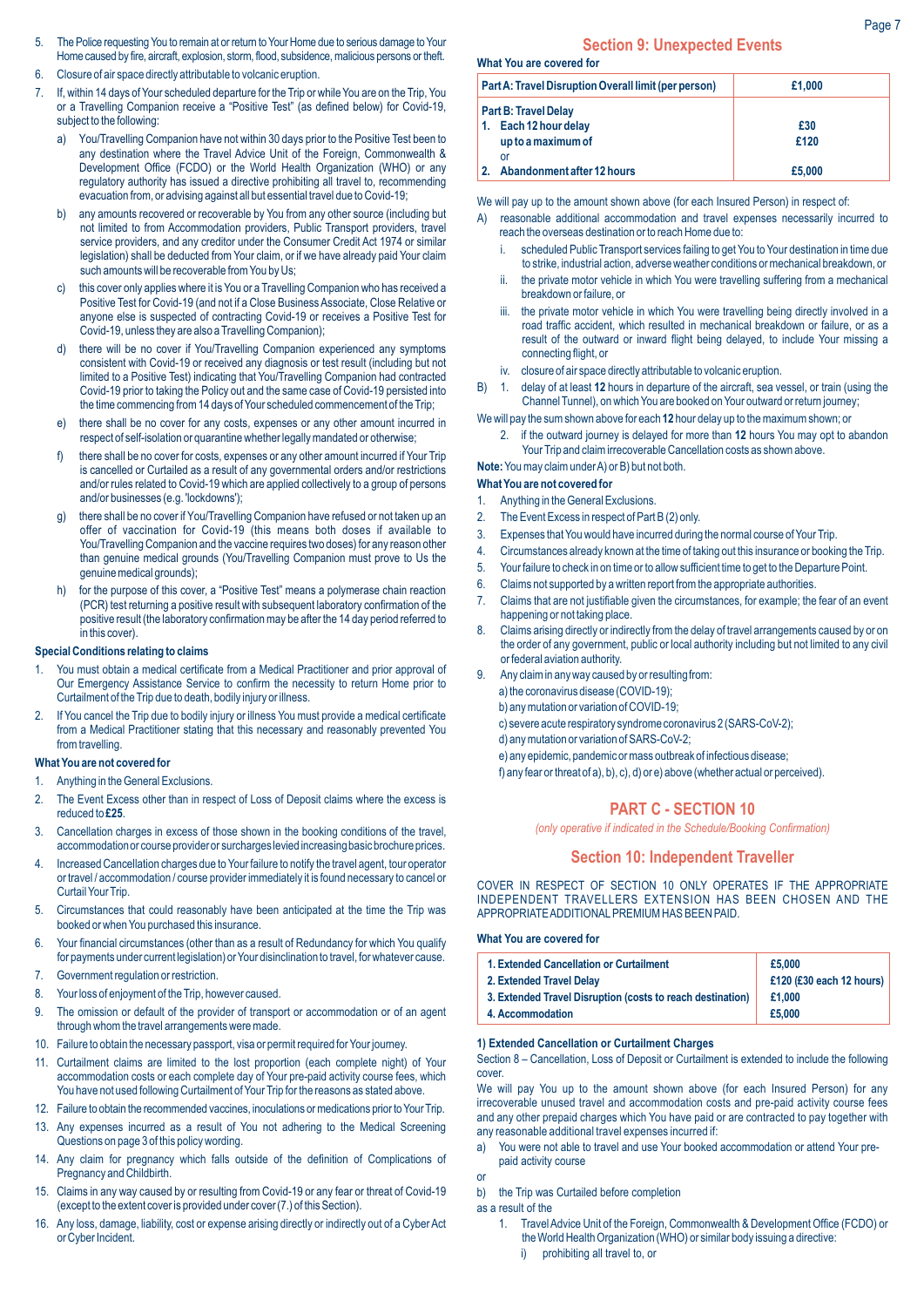ii) recommending evacuation from the country or specific area or event to which You were travelling providing such a directive came into force after You purchased this insurance or booked the Trip (whichever is the later), or in the case of Curtailment after You had left Your Home Area to commence the Trip

#### or

2. closure of air space directly attributable to volcanic eruption.

You may claim only under Section 10 – Independent traveller or Section 8 – Cancellation, Loss of Deposit or Curtailment for the same event, not both.

#### **2) Extended Delayed Departure**

If applicable Section 9 – Travel Delay is extended to include the following cover.

- 1) We will pay You up to the amount shown above (for each Insured Person) if the Public Transport on which You are booked to travel is cancelled or delayed for more than **12** hours at the departure point of any connecting Public Transport in Your Home Area or to Your overseas destination or on the return journey to Your Home We will pay You for the first complete **12** hours of delay and for each complete concurrent **12** hour period thereafter, up to the maximum amount shown above provided You eventually continue the Trip.
- 2) We will pay You up to the amount shown above (for each Insured Person) for either:
	- a) any irrecoverable unused accommodation costs or pre-paid activity course fees and charges which You have paid or are contracted to pay because You were not able to travel and use Your booked accommodation or attend Your pre-paid activity course as a result of:
		- i) the Public Transport on which You were booked to travel from Your Home Area being cancelled or delayed for more than **12** hours; or
		- ii) You being denied boarding (because there are too many passengers for the seats available) and no other suitable alternative flight could be provided within **12** hours; or
		- iii) closure of air space directly attributable to volcanic eruption:

and You choose to cancel Your Trip because the alternative transport to Your overseas destination offered by the Public Transport operator was not reasonable,

#### **o**

- b) reasonable additional accommodation (room only) and travel Expenses necessarily incurred in reaching Your overseas destination and/or in returning You to Your Home Area as a result of:
	- i) the Public Transport on which You were booked to travel being cancelled, delayed for more than **12** hours, diverted or re-directed after take-off; or
	- ii) You being denied boarding (because there are too many passengers for the seats available) and no other suitable alternative flight could be provided within **12** hours; or
	- iii) closure of air space directly attributable to volcanic eruption,

and You choose to make other travel arrangements for Your Trip because the alternative transport offered by the Public Transport operator was not reasonable. The amount payable will be calculated after deduction of the amount of the refund on Your ticket(s) together with any compensation from the Public Transport operator.

You may claim only under subsection 1) or 2) above for the same event, not both. You may claim only under Section 10 – Independent Traveller or Section 9 – Travel Delay for the same event, not both.

## **3) Extended Travel Disruption**

If applicable Section 9 – Travel Disruption is extended to include the following cover. We will pay You up to the amount shown above (for each Insured Person) for reasonable additional accommodation (room only) and travel Expenses necessarily incurred in reaching Your overseas destination or returning You to Your Home Area if You fail to arrive at the departure point:

- a) in time to board any onward connecting Public Transport service on which You are booked to travel following completion of the initial international journey including connections within Your Home Area on the return journey to Your Home as a result of:
	- 1. the failure of other Public Transport, or
	- 2. strike, industrial action or adverse weather conditions, or
	- 3. You being denied boarding (because there are too many passengers for the seats available) and no other suitable alternative flight could be provided within **12** hours, or
	- 4. closure of air space directly attributable to volcanic eruption.

#### Special condition relating to volcanic eruption claims

If You arrive at Your departure point and Your booked Public Transport is cancelled because of a volcanic eruption, then cover is available to You for reasonable additional accommodation (room only) and travel expenses necessarily incurred to reach Your overseas destination or to return You to Your Home.

You may claim only under Section 10 – Independent Traveller or Section 9 – Travel Disruption for the same event, not both.

#### **4) Accommodation cover**

We will pay You up to the amount shown above (for each Insured Person) for either:

- 1. any irrecoverable unused accommodation costs and charges which You have paid or are contracted to pay because You were not able to travel and use Your booked accommodation, or
- 2. reasonable additional accommodation and transport costs incurred:
	- a) up to the standard of Your original booking, if You need to move to other accommodation on arrival or at any other time during the Trip because You cannot use Your booked accommodation, or

b) with the prior authorisation of the Emergency Assistance Service to repatriate You to Your Home if it becomes necessary to Curtail the Trip,

as a result of fire, flood, earthquake, explosion, tsunami, landslide, avalanche, hurricane, storm or an outbreak of food poisoning affecting Your accommodation or resort.

You may claim only under one of subsections 1 or 2 above for the same event, not both.

You may claim only under Section 10 – Independent Travellers or Section 8 – Cancellation, Loss of Deposit or Curtailment for the same event, not both.

#### Special conditions relating to all Independent Traveller claims

- 1. If You fail to notify the travel agent, tour operator or provider of transport / accommodation / course as soon as You find out it is necessary to cancel the Trip Our liability will be limited to the Cancellation charges that would have otherwise applied.
- 2. You must get written confirmation from the provider of the accommodation (or their administrators), the local Police or relevant authority that You could not use Your accommodation and the reason for this.
- 3. You must give notice as soon as possible to the Emergency Assistance Service of any circumstances making it necessary for You to return Home and before any arrangements are made for Your repatriation.
- 4. You must check in according to the itinerary supplied to You.
- 5. You must get written confirmation from the Public Transport operator (or their handling agents) of the Cancellation, number of hours of delay or denied boarding and the reason for these together with details of any alternative transport offered.
- 6. You must comply with the terms of contract of the Public Transport operator and seek financial compensation, assistance or a refund of your ticket from them in accordance with such terms and/or (where applicable) your rights under EU Air Passengers Rights legislation in the event of denied boarding, Cancellation or long delay of flights.

#### **What you are not covered for**

- 1. The Event Excess other than in respect of Section 9 Unexpected Events (Part A and Part B (1) only) where no excess will apply.
- 2. The cost of Airport Departure Duty.
- 3. Travel tickets paid for using any airline mileage reward scheme, for example Air Miles.
- 4. Accommodation costs paid for using any Timeshare, Holiday Property Bond or other holiday points scheme.
- 5. Claims arising directly or indirectly from:
	- a) Strike, industrial action or a directive prohibiting all travel to the country or specific area or event to which You were travelling, existing or being publicly announced by the date You purchased this insurance or at the time of booking any Trip
	- b) An aircraft or sea vessel being withdrawn from service (temporary or otherwise) on the recommendation of the Civil Aviation Authority, Port Authority or any similar body in any country.
	- c) Denied boarding due to Your drug use, alcohol or solvent abuse or Your inability to provide a valid passport, visa or other documentation required by the Public Transport operator or their handling agents.
- 6. Any costs incurred by You which are recoverable from the providers of the accommodation (or their administrators) or for which You receive or are expected to receive compensation or reimbursement.
- 7. Any costs incurred by You which are recoverable from the Public Transport operator or for which You receive or are expected to receive compensation, damages, refund of tickets, meals, refreshments, accommodation, transfers, communication facilities or other assistance.
- 8. Any accommodation costs, charges and expenses where the Public Transport operator has offered reasonable alternative travel arrangements.
- 9. Any costs which You would have expected to pay during Your Trip.
- 10. Any claim in any way caused by or resulting from:
	- a) the coronavirus disease (COVID-19);
		- b) any mutation or variation of COVID-19;
		- c) severe acute respiratory syndrome coronavirus 2 (SARS-CoV-2);
		- d) any mutation or variation of SARS-CoV-2;
	- e) any epidemic, pandemic or mass outbreak of infectious disease;
	- f) any fear or threat of a), b), c), d) or e) above (whether actual or perceived).
- 11. Anything in the General Exclusions.

# **General Conditions**

# **Our duty to You:**

We aim to provide a high standard of service and to meet any claims covered by this Insurance fairly and promptly. Should there be any complaint We will investigate this at once and resolve the matter as quickly as possible.

#### **Your duty to Us:**

- 1. To answer all questions honestly and to the best of your knowledge. Failure to do so may affect Your rights under this insurance. If the details disclosed to Us by You change during the period of insurance, We reserve the right to amend or cancel Your insurance, providing You with a pro-rata refund of premium. If You are in any doubt as to whether a fact is relevant, then for Your own protection it should be disclosed to Us;
- 2. To follow the Claims Procedure (see pages 9-10) and to take all possible care to safeguard against Accident, injury, loss or damage as if You had no insurance cover and provide all necessary documentation to support any claim;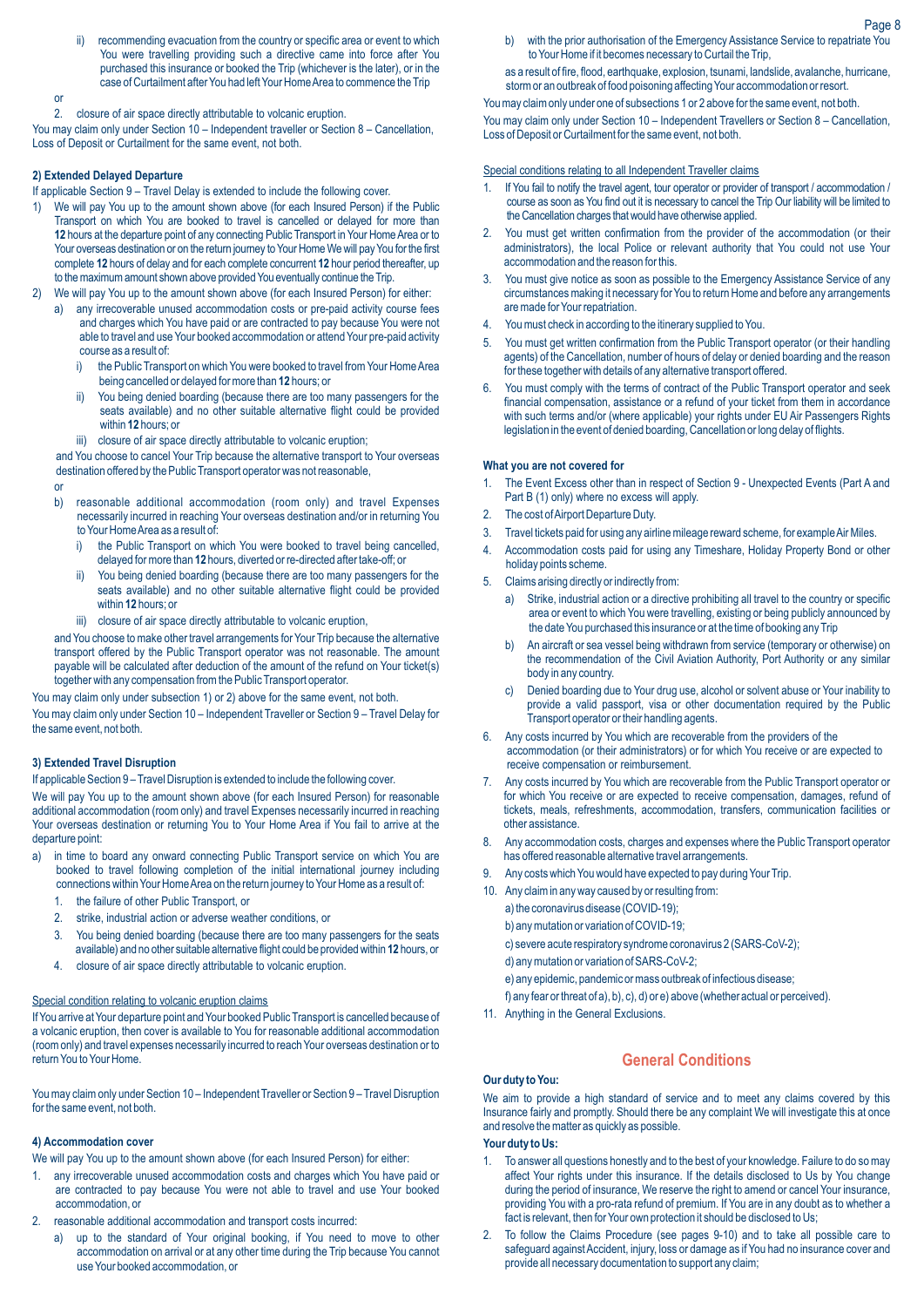- 3. To give Us full details in writing of any incident which may result in a claim as soon as reasonably possible, but in any event within **31** days;
- 4. To pass on to Us immediately any writ, summons, legal process, or other communication in connection with the claim, unanswered;
- 5. To provide all necessary information and assistance We may require at Your own expense (including where necessary medical certification and details of any private health insurance You have);
- 6. Not to admit liability for any event or offer to make payment without Our prior written consent;
- 7. Recognising Our right to:
	- a) make Your policy void where any claim is found to be false or fraudulent;
	- b) take over and deal with in Your name the defence or settlement of any claim made under this policy;
	- c) take proceedings in Your name, but at Our expense to recover for Our benefit the amount of any payment made under this policy;
	- d) obtain information from Your medical records (with Your permission) for the purpose of dealing with any medical, Cancellation or Curtailment claims (no personal medical information will be disclosed to any other person or organisation without Your prior approval);
	- e) pay all claims under the Laws of England and Wales;
	- f) make payments to You or Your legal representatives.

## **Sanctions, Export and Exchange Control Clause**

We shall not be deemed to provide cover and shall not be liable to pay any claim or provide any benefit hereunder to the extent that the provision of the cover, payment of the claim or provision of the benefit would expose Us to any sanction, prohibition or restriction under United Nations, resolutions or the trade or economic sanctions, laws or regulations of the European Union, United Kingdom or United States of America and Australia.

## **The GDPR and Data Protection Act 2018**

For the purpose of providing this insurance and handling of claims or complaints, We may need to transfer certain information which You have provided to Us to other parties. Any information You have provided will be dealt with by Us in compliance with the provisions of the GDPR and Data Protection Act 2018.

## **Cyber Clarification Clause**

Except for Cancellation and Curtailment cover (only) We will pay for any otherwise covered loss, damage, liability, cost or expense caused by a Cyber Act or Cyber Incident, subject always to the policy's full terms, conditions, limitations and exclusions.

#### **Several Liability**

The subscribing insurers' obligations under contracts of insurance to which they subscribe are several and not joint and are limited solely to the extent of their individual subscriptions. The subscribing insurers are not responsible for the subscription of any co-subscribing insurer who for any reason does not satisfy all or part of its obligations.

# **General Exclusions**

These exclusions apply in addition to the exclusions that appear in each section of the policy. **You are not covered for:**

- 1) any loss or expense where You have not followed the Claims Procedure;
- 2) any loss or expense or any legal liability, injury, illness or death directly or indirectly due to, contributed to or caused by:
	- a) war, invasion, act of foreign enemy, hostilities (whether war be declared or not), civil war, civil commotion, rebellion, revolution, insurrection, military or usurped power;
	- b) Terrorist Activity;
	- c) Your participation in any Hazardous Activity, unless this is an Insured Activity for which the appropriate premium has been paid;
	- d) Your suicide, self-injury or any wilful act of self exposure to peril (except where it is to save human life);
	- e) You being under the influence of drugs (except those prescribed by a Medical Practitioner, but not when prescribed for the treatment of drug addiction);
	- f) Your abuse or prior abuse of solvents;
	- g) You drinking too much alcohol, Your alcohol abuse or Your alcohol dependency. (In respect of You drinking too much alcohol, We do not expect You to avoid alcohol, but We will not cover any claims that occur because You have drunk so much alcohol that Your judgement is affected and You need to make a claim as a result);
	- h) You:
		- a) jumping or diving from a pier(s), a wall(s), a bridge(s) or a rock(s) including tombstoning or shore diving,
		- b) climbing on top of or jumping from a vehicle,
		- c) climbing or jumping from a building or balcony,
		- d) climbing or moving from any external part of any building to another part (excluding where stairs are being used) and falling, regardless of the height, unless Your life is in danger or You are attempting to save human life.
	- i) confiscation or detention or nationalisation or requisition or destruction of or damage to property by or under the order of any government or other authority;
	- j) ionising radiation or contamination by radioactivity from any nuclear fuel or from any nuclear waste from the combustion of nuclear fuel;
	- k) radioactive, toxic, explosive, or other hazardous properties of any explosive nuclear assembly or nuclear component thereof;
- l) pressure waves caused by aircraft and other aerial devices travelling at sonic or super sonic speeds;
- m) You travelling to countries where the Travel Advice Unit of the Foreign, Commonwealth & Development Office (FCDO) or the World Health Organization (WHO) or similar body have issued a directive advising against all travel.
- 3) any other loss, damage or additional expense following on from the event for which You are claiming, unless We provide cover under this insurance. Examples of such loss, damage or additional expense would be the cost of replacing locks after losing keys, costs incurred in preparing a claim or loss of earnings.
- 4) any loss due to currency exchange of any and every kind;
- 5) any loss, injury, damage, death orlegal liability arising directly orindirectly from, or consisting of, the failure, or fear of failure, of any equipment or any computer programme, whether or not You own it, to recognise or to correctly interpret or process any date as its true calendar date, or to continue to function correctly beyond that date; this exclusion does not apply to Section 1 - Medical & Emergency Expenses and Section 2 - Personal Accident of this policy;
- any loss where at the time of taking out this insurance or at the time of booking each Trip: a) the person whose condition gives rise to a claim:
- - i) is waiting for an operation, hospital consultation (other than for regular checkups for a stable condition) or other hospital treatment or investigations, or are awaiting the results of any tests or investigations; or
	- ii) has been diagnosed as having a terminal condition; or
	- iii) is travelling against medical advice or for the purpose of obtaining treatment; or
	- iv) is suffering from anxiety, stress, depression or any other mental or nervous disorder;

**Note:** exclusion 6 a) applies not only to You, but also to Close Relatives or other persons on whom the Trip depends.

b) You answer "yes" to any of the "Medical Screening Questions" and fail to telephone the Medical Screening Line (see page 3);

**Note:** If Your Trip is within the United Kingdom You do not need to contact Us.

- 7) from You travelling against any health requirements stipulated by the carrier, their handling agents or any other public transport provider;
- 8) any claims arising from routine treatment or care which could be reasonably be expected to arise during Your period of insurance;
- 9) any claims arising for in-patient medical treatment in a private hospital, without the prior approval of Us or Our Emergency Assistance Service.

## **Claims Procedure**

You must comply with the following conditions to have the full protection of Your policy. If You do not comply We may at Our option cancel the policy or refuse to deal with Your claim or reduce the amount of any claim payment.

## **1. Claims Notification**

If You require a claim form, please contact: Insurance Administration Services Limited PO Box 9, Mansfield, Notts. NG19 7BL Telephone: **01623 645308**

# Email: **claims@ias-health.com**

You should quote Adventures Travel Insurance.

The notification must be made within **31** days or as soon as possible thereafter following any bodily injury, illness, incident, event, Redundancy or the discovery of any loss or damage which may give rise to a claim under this policy.

You must also inform Us if You are aware of any writ, summons or impending prosecution. Every communication relating to a claim must be sent to Us without delay. You or anyone acting on Your behalf must not negotiate admit or repudiate any claim without Our written consent.

You or Your legal representatives must supply at Your own Expense all information, evidence, details of household insurance and medical certificates as required by Us. We reserve the right to require You to undergo an independent medical examination at Our Expense. We may also request and will pay for a post-mortem examination.

You must retain any property which is damaged, and, if requested, send it to Us at Your own Expense. Upon final settlement of the claim all such items shall become Our property. In addition, if the property is subsequently recovered or there is any salvage, then it will also become Our property. We may refuse to reimburse You for any Expenses for which You cannot provide receipts or bills.

#### **2. Fraud**

You must not act in a fraudulent manner. If You or anyone acting for You

- Make a claim under the policy knowing the claim to be false or fraudulently exaggerated in any respect or;
- Make a statement in support of a claim knowing the statement to be false in any respect or;
- Submit a document in support of a claim knowing the document to be forged or false in any respect or;
- Make a claim in respect of any loss or damage caused by Your wilful act or with Your connivance.